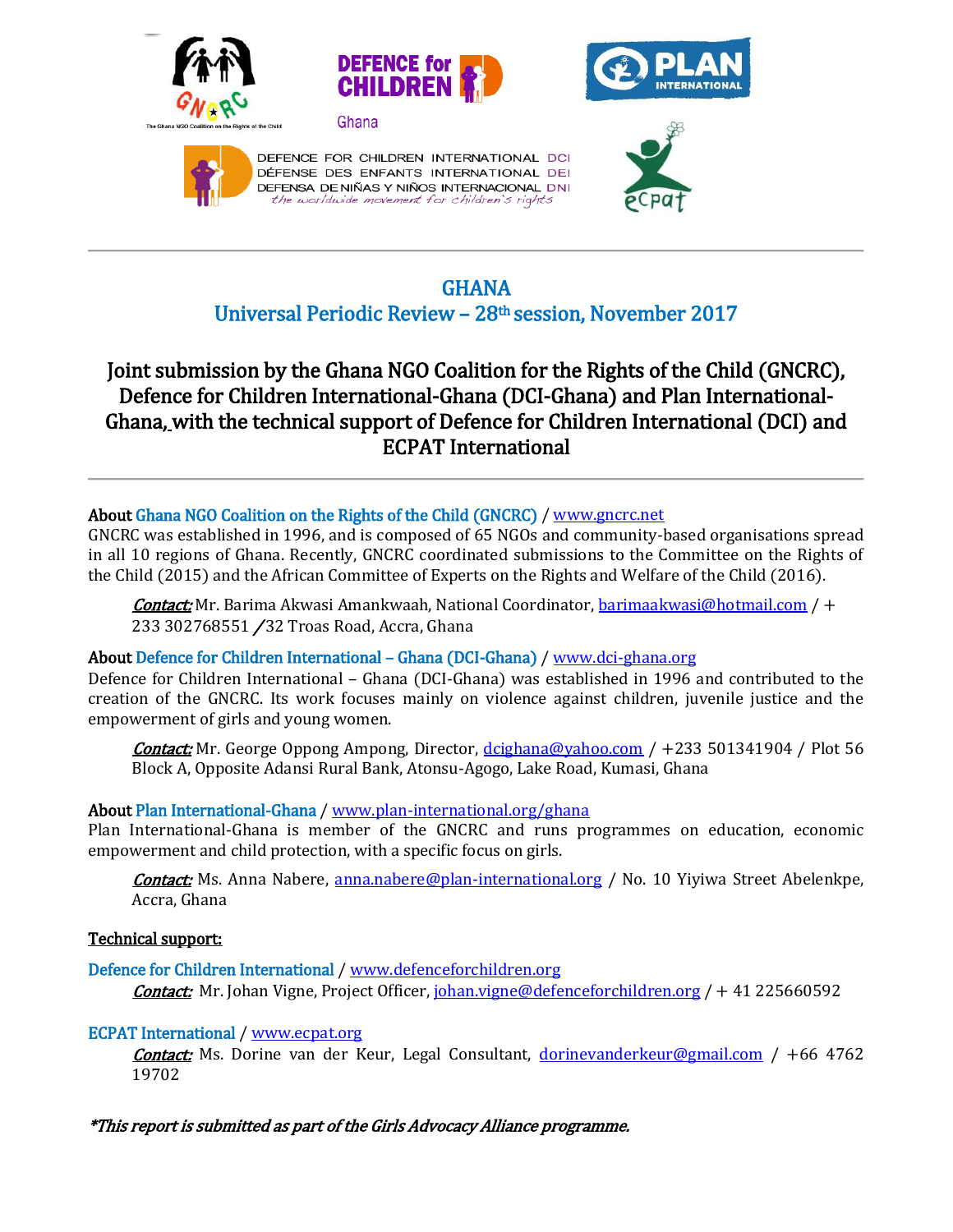

## Executive Summary

- 1. This report is presented by the Ghana NGO Coalition on the Rights of the Child (GNCRC), Defence for Children International – Ghana (DCI-Ghana) and Plan International – Ghana, with the technical support of international offices of Defence for Children International (DCI) and ECPAT International.
- 2. This report provides an overview of past and recent developments in child rights protection in relation to the UN Convention on the Rights of the Child (UNCRC), the African Charter on the Rights and Welfare of the Child (ACRWC) and other human rights instruments, and presents recommendations for the effective realization and protection of children's rights and welfare in Ghana. The report captures inputs from relevant stakeholders, non-government organizations and children, and focuses particularly on the situation of girls and young women.
- 3. In accordance with its legal obligation to protect the human rights of children, Ghana has adopted several legislative, policy and institutional measures. There is however a stark gap between these measures and practice as children continue to suffer violations of their rights. This is attributable to the State Party's under-prioritization of children's issues, reflected in the consistent low national budget allocation<sup>i</sup> and the absence of inter-ministerial coordination of child rights issues, inadequate human and institutional capacity, inadequate data which affects the design and implementation of targeted intervention programmes, weak knowledge and enforcement of laws and measures on children's rights especially in underserved communities.
- 4. There has been a comprehensive framework adopted by the Ghanaian government to be in accordance with international law on children's rights; however there continues to be a disconnect between legislation and implementation.
- 5. Government and Civil Society examine three general principles through discussion of nondiscrimination, specifically towards females, the sensitivity of institutions to the best interests of the child, and the recognition of child participation. The civic rights and freedoms of children and the cultural practices affecting these are addressed with the data collected identifying urban areas as having the highest levels of child abuse and neglect. In this report attention is brought on issues relating to child sexual exploitation (CSE)<sup>ii</sup>, child marriage, violence against girls and access to education and decent employment for girls. Other relevant issues of interest such as teenage pregnancy, adolescent reproductive health, drugs, access to education, child labour and juvenile justice, are also evaluated on their ability to protect children from exploitation and abuse. This report concludes by strongly emphasizing the need for a coordinated, self-sustaining child protection system in Ghana.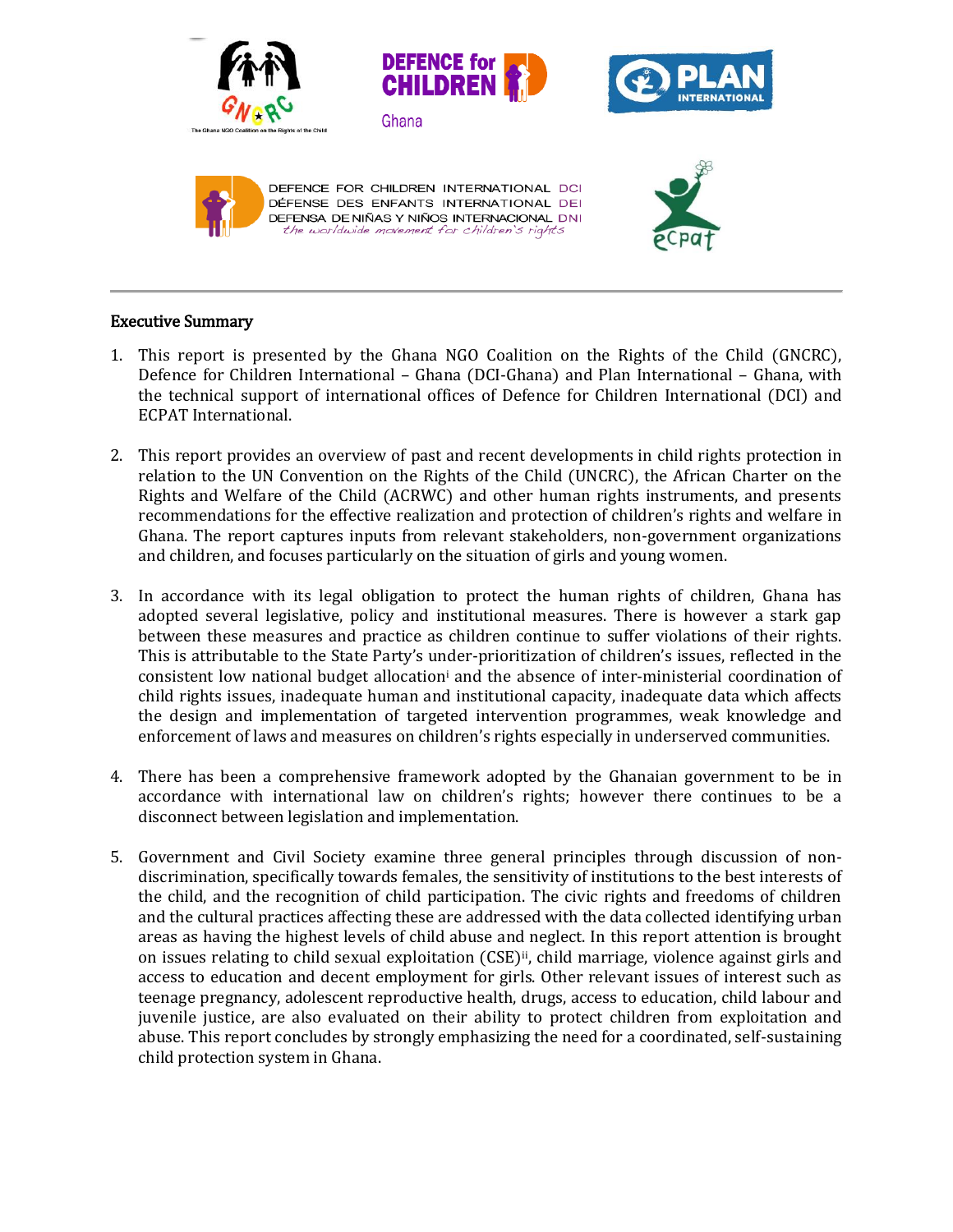#### Country context

- 6. National efforts to implement child rights include the promulgation of the Constitution 1992, the Children's Act 1998 (Act 560), Juvenile Justice Act 2003 (Act 653), Human Trafficking Act 2005 (Act 694) Domestic Violence Act 2007 (Act 732) and other policy development as well as improvement of service delivery on children's rights (SPR, paragraphs 7, 8, 9-13).
- 7. Notwithstanding the existence of these measures, children's rights are often violated in Ghana. In 2013, the Ministry of Women and Children's Affairs was re-designated as the Ministry of Gender, Children and Social Protection (MoGCSP) with a wider mandate. Although the MoGCSP is responsible for the promotion and protection of children's rights, it lacks a clear mandate for inter-ministerial coordination of child rights/welfare related activities. The expansion of the mandate of the MoGCSP also poses a risk of diverting or reducing attention from children's rights to the numerous equally important mandates of the Ministry.
- 8. Although the State Party continues to strive to educate the citizenry on child rights, there is limited coverage of the various steps adopted. Discussions in the media are often not accessible or tailored to the needs of underserved communities or vulnerable groups. Also, child content in the media is low as daily discussions are dominated by topics other than child related matters. Periodic events like the International Day of Women, the day of the African Child, Child Labour days, and International day of Girl Child among others has created a platform for discussions on child rights and also the days are commemorated with events mostly at the national and regional levels.

#### Priority Child Rights Issues

- 9. Four issues were identified among the multitudes of vulnerabilities faced by children as being the most serious and urgent issues that require action at all levels but especially by the government of Ghana. These issues are:
	- Violence against children, in particular girls and women
	- Child marriage
	- Child Sexual Exploitation (hereinafter "CSE") and CSE in in the context of Travel and Tourism (hereinafter "SECTT")iii
	- Access to education and decent employment, in particular for girls and young women

## VIOLENCE AGAINST CHILDREN, IN PARTICULAR GIRLS AND YOUNG WOMEN

In reference to UPR recommendations 123.20 (corporal punishment) 125.13, 125.19-21 (genderbased violence), 125.23-26 (domestic violence), 125.30 (protection of victims)

- 10. Violence against children (VAC), in particular against girls, is an issue of growing concern. The number of cases reported to the DOVVSU of the Ghana Police Service has increased significantly from 1,128 in 2002 to 2,157 in 2013iv. It is not clear if this increase is due to higher incidents of abuse, or higher rates of reporting. Yet, recent surveys suggest that many cases go unreported and unpunishedv.
- 11. While the government has made relentless efforts to curb down child abuse and violence, a recent study by DCI-Ghanavi has shown that socio-cultural aspects and poverty continue to be major causes of violence against children. Culturally-rooted practices such as Female Genital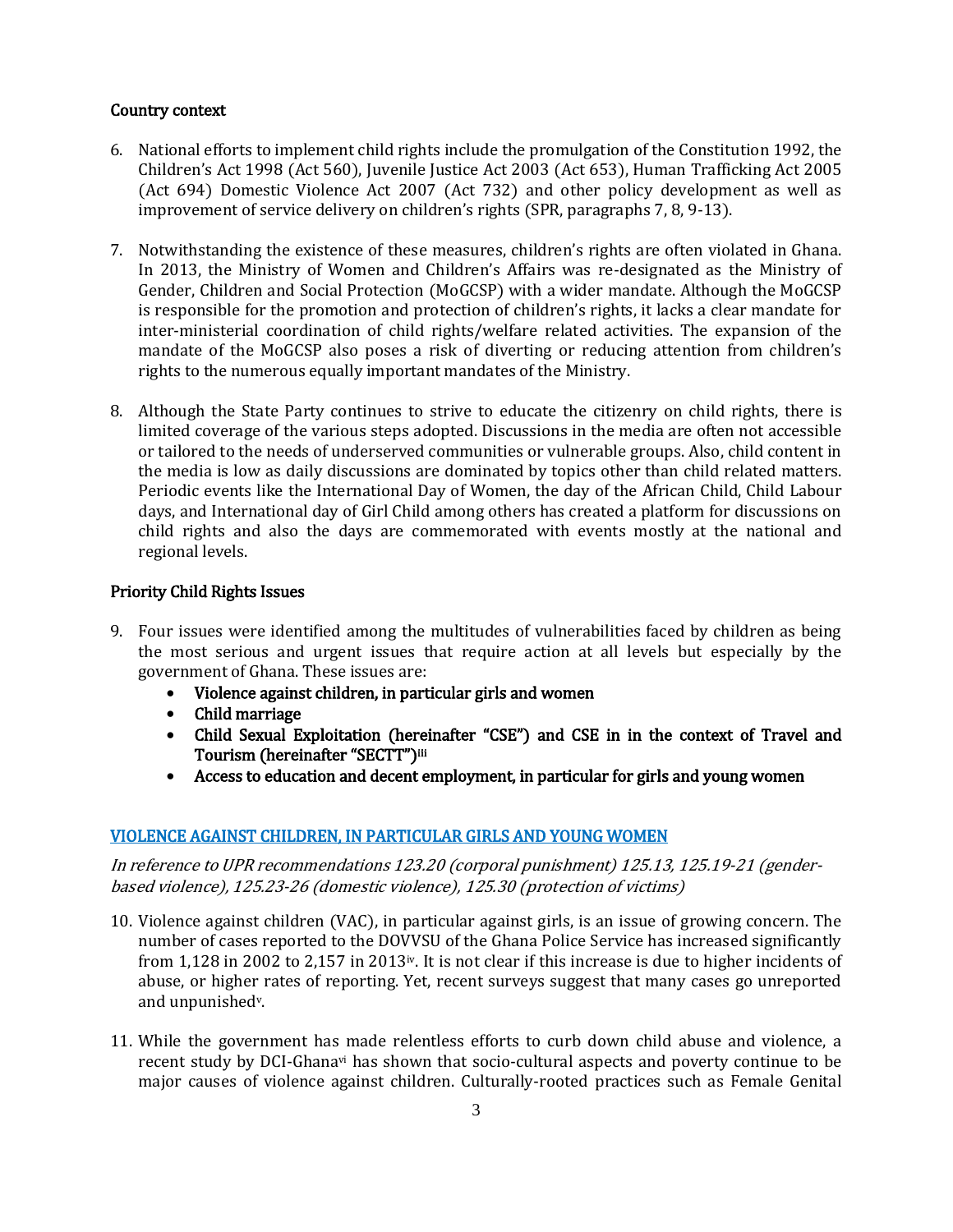Mutilation (FGM), child marriage, Trokosi and witch crafting, continue to put children's rights and well-being at risk, while supposedly safe environments, such as schools and homes, remain settings where most acts of abuse and violence occur. Poverty has equal importance in the occurrence of violence and often put children at risk of exploitation, whether in the form of child labour, child trafficking and sexual exploitation.

- 12. Corporal punishment remains a problem in many settings. As shown in the 2016 DCI-Ghana studyvii, physical violence often continues to be rooted in cultural norms and perceived/interpreted by perpetrators as a punitive or deterrent measure rather than a form of violence against the child, hence making it socially acceptable. Moreover, in the home, corporal punishment is often a primary form of domestic violence to which both children are women are exposed. For example, findings from the 2011 MICS survey show that 70% of rural women aged 15 – 49 believe a husband is justified to beat his wifeviii. In the home, in schools, in day care and in alternative care settings, corporal punishment remains lawful, in particular under provisions allowing "reasonable" and "justifiable" correction in article 13(2) of the Children's Act 1998.
- 13. The prevalence of sexual abuse and violence, particularly affecting girls and young women, is highly concerning: more than half of VAC cases reported to the DOVVSU in 2013 concerned defilement. According to DCI-Ghana's 2016 studyix, child respondents had experienced at least one of the following forms of sexual violence: indecent assault (39.4%), defilement (17.9%), rape (8%) and incest (5.4%). Such forms of sexual violence particularly occur in environments that are supposed to be safe for the child, such as schools and homes<sup>x</sup>.  $67%$  of students interviewed by Human Rights Advocacy Center in 2014<sup>xi</sup> indicated that sexual comments regularly take place in their school, while 49% reported sexual touching and 19% reported defilement or rape, marking an increase from a previous study conducted by Plan Ghana in 2009. Moreover, the study found that 61% of students did not know where and who to report cases of gender-based violence (GBV), while 63% of teachers stipulated that there was a reporting procedure in place, yet not functional.<sup>xii</sup> Underreporting and stigma associated to sexual violence are major causes for concern in Ghana due to ignorance, cost, inadequate facilities and resources and delayed period resolutions.xiii
- 14. Acts of sexual gender-based violence (SGBV), limited knowledge on sexual and reproductive rights and inadequate access to related services have a direct incidence on the high rates of teenage pregnancy throughout the country, and subsequent high numbers of illegal and unsafe abortions.
- 15. Psycho-social and recovery services are inadequate and virtually non-existent in most parts of the country. State agencies like DOVVSU and DSW are supposed to provide such services but lack the resources that would enable them to fulfil their mandate and other service providers, mostly NGOs, are unable to meet the needs of all children victims of violence. Moreover, service deleffective coordination among the different actors and efficient referral mechanisms
- 16. Victims of (sexual) violence continue to bear the costs of medical examination that prove crucial not only for their physical and psychological recovery but also to enable them to access justice. While NGOs like DCI-Ghana provide victims with legal aid, their actions cannot cover the needs of all victims and most victims are still unable to access justice and seek redress. In this regard, and taking into account other issues mentioned above, investigation procedures and subsequent prosecution of offenders remain a major challenge, leading to a high rate of impunity.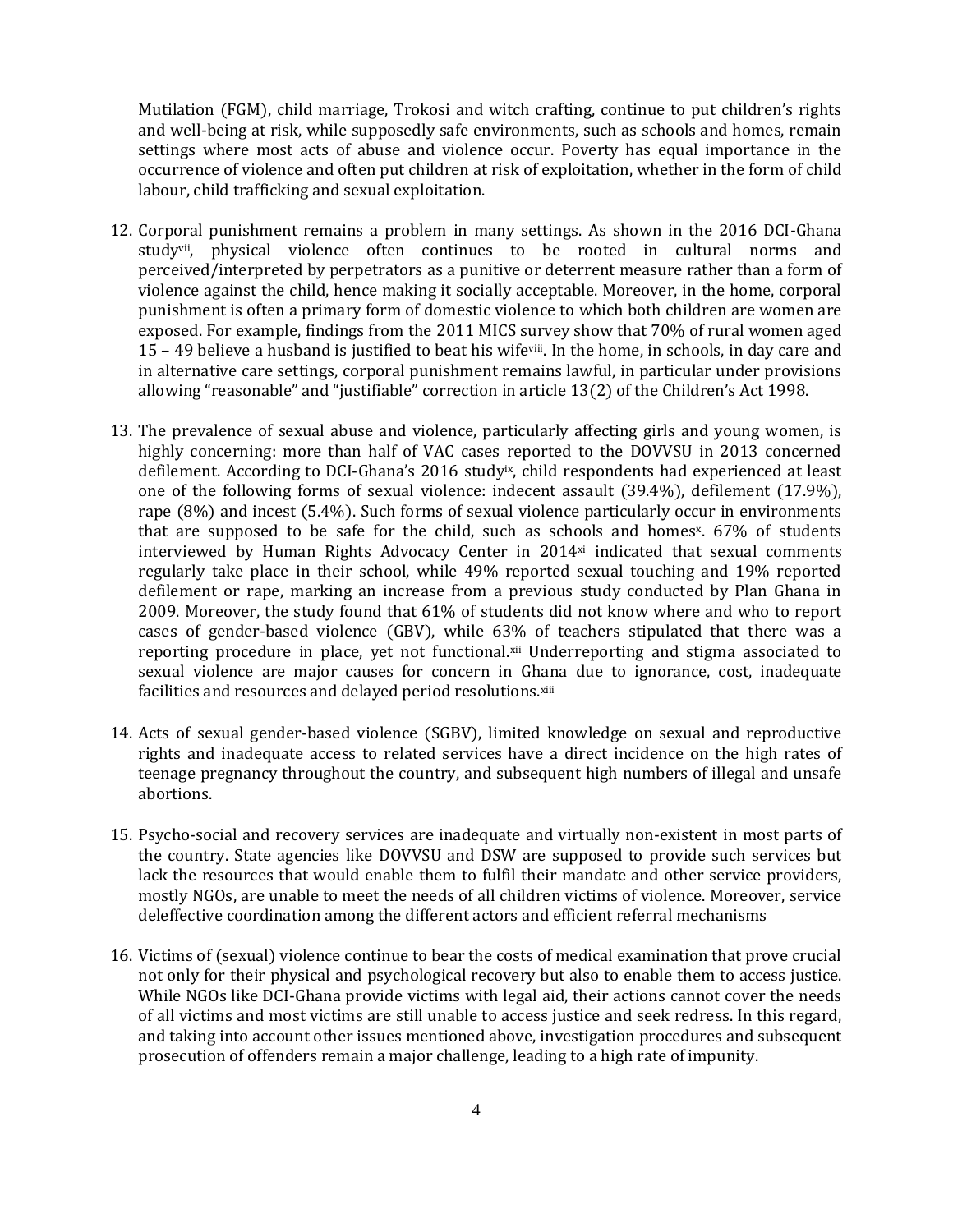- 17. Witchcraft beliefs and accusations against children and/or their caregivers, in particular mothers, constitute a major form of violence against children in Ghana. These children and/or mothers seek refuge in witch camps, often resulting in the separation of children from their mothers. Children are often teased and treated like outcasts, leading to school dropouts and social exclusion, while some have to assume economic responsibilities to cater for themselves and/or their mothers living in witch camps. Those who are unable to cater for themselves and/or for whom the family refuse and/or is not able to assume responsibility for, often end up in witch camps with their mothers. While government's responses focus on closing down witch camps and reintegrating the alleged witches (mostly adults) into society, more efforts need to be taken to address the trauma, stigmatisation and potential social exclusion of children affected by the practice. In addition, children of widowed parents might be exposed to widowhood rites, especially when the surviving parent is accused of causing the death of the other, causing trauma and stigmatization, and in certain cases deprivation of inheritance.
- 18. Despite a 2013 UNICEF report indicating a positive decline in the practice of Female Genital Mutilation (FGM), it still persists today. This is particularly true among rural populations of the Upper East, Upper West and some parts of the central and eastern Regions of Ghana, where it is estimated to concern over 80% of girls and women. The cultural factor plays a crucial role and shows that it takes much more than legislation to effectively eradicate such harmful practice.

#### To end Violence against Children, in particular Girls and Young Women, the Government of Ghana should:

- a. Allocate sufficient financial and human resources to agencies involved in child protection, such as the DSW, DOVVSU, etc. and to enacted policies, such as the Child and Family Welfare Policy.
- b. Take practical measures to ensure access to justice for all victims of violence, including by ensuring that victims do not have bear the costs of medical examination, and allocate sufficient resources to the Police and Justice Department to enable investigation, prosecution and punishment of offenders.
- c. Strengthen collaboration among stakeholders to achieve effective coordination in the provision of child protection services by promoting the use of the M-Friend44 (Most-at-Risk Friend) concept $\mathbf{x}^{\text{inv}}$  to help deliver prompt services to victims and children at risk, as well as by ensuring that District Assemblies take the necessary steps and measures to live up to their obligations as stated under the Section 16 of the Children's Act 560xv
- d. Establish centres and strengthen the capacities of existing centres that provide psycho-social, rehabilitation and reintegration services for victims of violence, with the effective involvement of local communities and relevant civil society organisations
- e. Conduct, together with all relevant stakeholders, awareness-raising campaigns to educate the population on the various forms of violence against children, including those emanating from cultural practices and beliefs, and on the means for addressing such violence
- f. Support existing child-led initiatives such children's clubs, girls' clubs, peer educators' clubs, etc. in churches/mosques and communities to engage boys and girls and empower them to be active agents of change to end violence against children.
- g. Expedite the removal of provisions allowing for "reasonable" and "justifiable" punishment in the Children's Act 1998 to ensure the full and effective prohibition of corporal punishment and other forms of violence in all settings
- h. Identify gaps in the current legal and policy system to protect children from violence and strengthen law enforcement and harmonise legislations and policies on child protection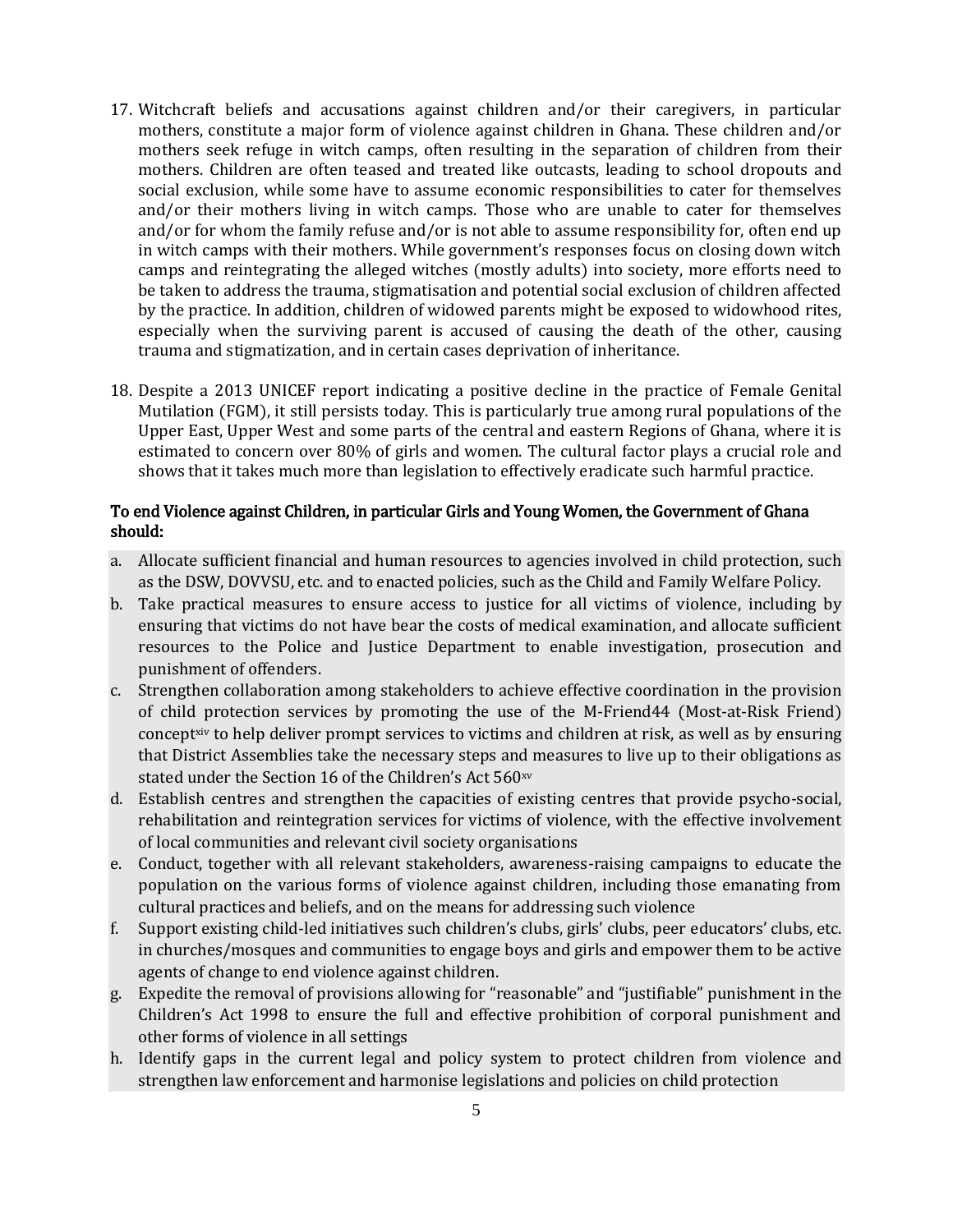- i. Identify gaps in existing legislation and policies, and promote the collection and analysis of data emanating from both formal and informal child protection systems for policy reformulation and implementation
- j. Promote, support and strengthen policies and programmes on gender equality
- k. Support families and economically empower parents to enable them to properly support and protect their children. Unemployed parents, especially women, should be supported to engage in sustainable economic activities through skills training and the provision of capital resources to help them adequately provide for their children.

## CHILD MARRIAGE

#### In reference to UPR recommendations 125.10, 125.27, 125.40, 125.44

- 19. In February 2016, the government of Ghana launched the African Union's campaign to end child marriagexvi. While recognizing efforts made by the governments, child marriage is still rampant and has been identified as a major issue of concern by childrenxvii. The national prevalence of child marriage has not declined but remained significantly stable between 2011 and 2014 at a rate of 27%. However, regional trends show a significant widening of the gap between the Northern and Central/Southern regions of the country. Recent data on child marriage in Ghana reveals that Upper East Region (39.2%), Western Region (36.7%), and Upper West Region (36.3%) have the highest prevalence rates in the country. Between 2006 and 2011, the following regions have seen considerable increase in prevalence: Eastern Region  $(+ 6.6\%)$ , Central Region (+8.3%) and Western Region (+ 9.3%).
- 20. Child marriage continues to disproportionally affect girls over boys: among boys aged 20-24 years, 2% were married before the age of 18, compared to 20.9% of girls (1 out of 5)<sup>xviii</sup>. Girls from rural areas are twice as likely to become child brides as girls in urban areas: for girls living in the three Northern Regions of Ghana, this percentage increases to  $34\%$  (1 out of 3 girls). $x$ ix Moreover, abductions of girls by their suitors, without prior notice, continue to occur on a regular basis. The suitor would subsequently inform the girl's family that their child is now married to the suitor, and necessary traditional rites to finalize the marriage follow. Children in Ghana indicated that this practice is rampant.
- 21. Despite formal prohibition of child marriage in national legislation, including the Children's Act (Act  $560)$ <sup>xx</sup>, there is inconsistency between formal and customary laws: the Islamic law CAP 129 permits marriage for girls under 18 when they are menstruating and/or when reaching age 16, the age of sexual consent. So effectively, child marriage is permitted by Islamic laws in Ghana<sup>xxi</sup>. Moreover, it is noteworthy that majority of child marriage cases are not reported to the relevant authorities, leaving the practice a concealed one and where they are reported the responses are woefully inadequate and or the perpetrators are not apprehended and prosecuted.

#### To end child marriage the Government of Ghana should:

- a. Develop a strategy and an operational National Action Plan to combat child marriage.
- b. Amend Islamic law CAP 129 to harmonize it with the Children's Act 1998 (Act 560), the Domestic Violence Act and the Juvenile Justice Act in order to ensure that child marriage is strictly prohibited and criminalized.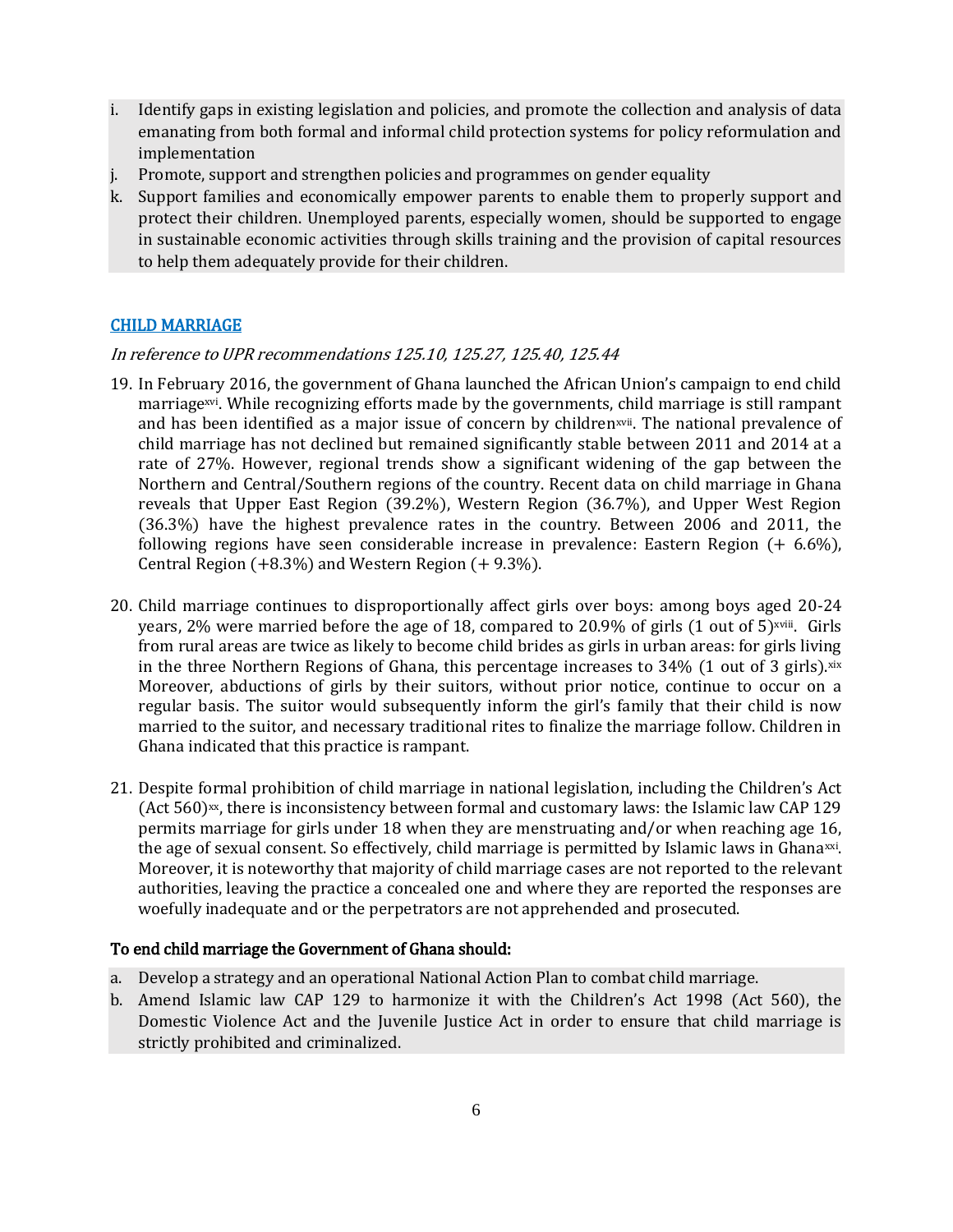- c. Put in place a comprehensive response mechanism for victims of child marriage as well as girls at risk of being subject to child marriage in order to ensure that they receive adequate support and care.
- d. Support existing child-led initiatives such as children's clubs, girls' clubs, peer educators' clubs, etc. in churches/mosques and communities to engage boys and girls and empower them to be active agents of change to end child marriage.
- e. Conduct, together with all relevant stakeholders, awareness-raising and education programmes targeting families, community and religious leaders, and all other relevant stakeholders, on the negative consequences of child marriage and on the means available to effectively address the issue.
- f. Engage with the media and ensure adequate training of staff to enable them to increase coverage on child marriage and report in a human right and gender sensitive manner, in particular with the aim to change perceptions on child marriage within the wider public.
- g. Increase generation and use of data on adolescent girls for advocacy, programming, learning and tracking progress.

#### CHILD SEXUAL EXPLOITATION (CSE) AND CSE IN THE CONTEXT OF TRAVEL AND TOURISM (SECTT)

In reference to UPR recommendations 125.29, 125.46-48, 123.1-3, 125.1-2, 123.5

- 22. CSE is when a child takes part in a sexual activity in exchange for something (e.g. gain or benefit or even the promise of such) from a third partyxxii, including exploitation of children in prostitution<sup>xxiii</sup>, child pornography<sup>xxiv</sup>, trafficking of children for sexual purposes, CSE in the context of travel and tourism and child marriage. CSE constitutes a form of coercion and violence against children, and amounts to forced labour and a contemporary form of slavery. A recent study conducted by DCI-Ghana<sup>xxv</sup> has shown that 18.1% of child respondents had been sexually exploited.
- 23. According to ECPAT Internationalxxvi, CSE in the context of travel and tourism includes both international and domestic travel. Offenders may be preferential travelling with the deliberate purpose of having sex with children or situational. Power imbalances and abuse of power often play a critical role while arrangements are facilitated through the Internet. It is important to distinguish the manifestation from other CSE manifestations as the role of the travel and tourism industry, Internet and the (international) mobility form specific entry points for policy and action.
- 24. To align with international standards, Ghana acceded the Palermo Protocol on Trafficking in Persons but has yet to ratify the Optional Protocol to the Committee on the Rights of the Child on the Sale of Children, Child Prostitution and Child Pornography.
- 25. The Ghanaian Criminal Code (Act 29) prohibits a range of sexual offences. There is however no adequate legislation to address sexual exploitation involving children who voluntarily engage in prostitution. Classification of the offence under any of the existent sexual offences obscures the peculiar circumstances of the case and creates a missed opportunity to adequately address the issuexxvii. However, classification of the offence is not sufficient, enforcement of the legal framework is paramount, and is currently not happening due to lack of resources, leading to under reporting and impunity for offenders.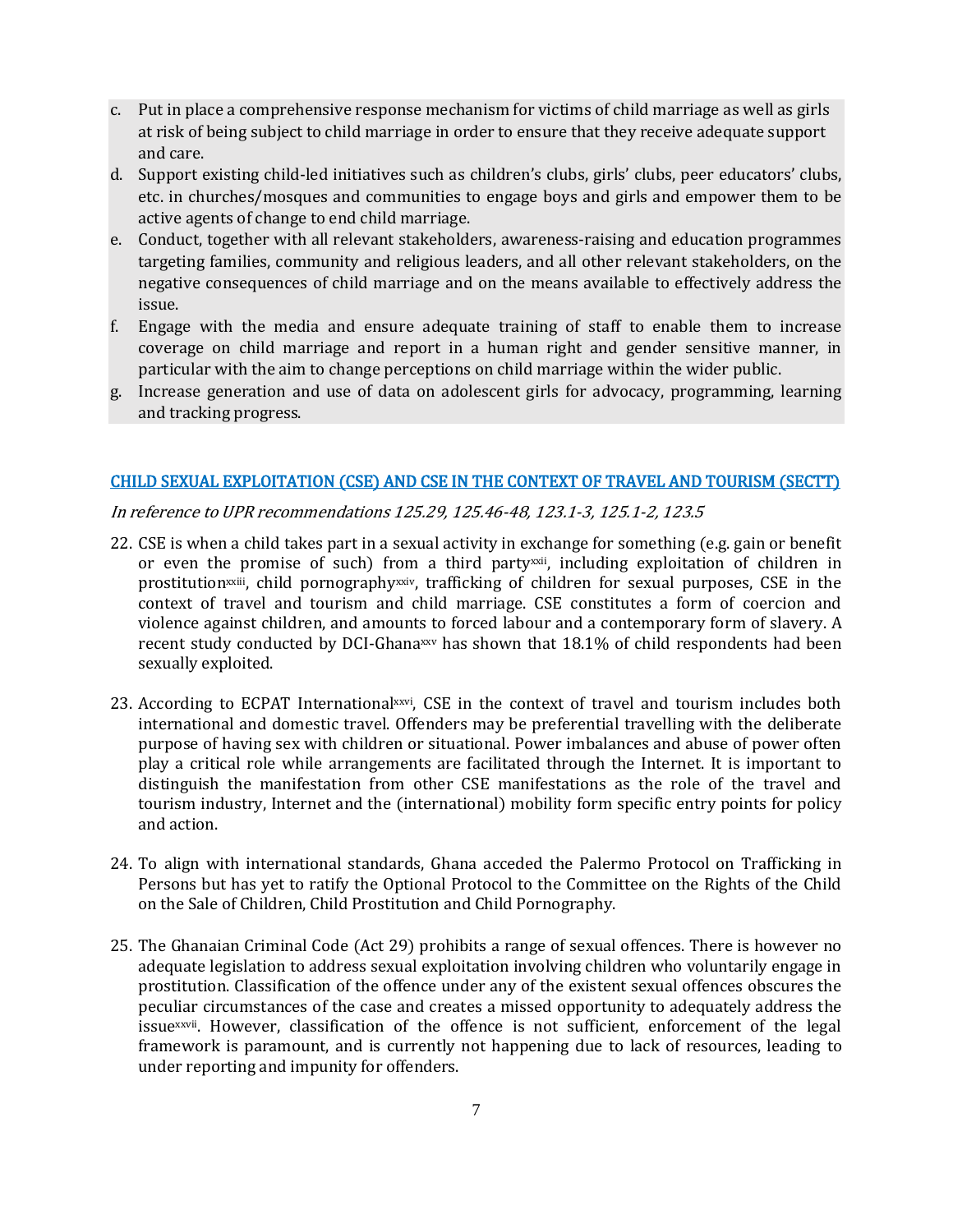- 26. CSE victims have inadequate access to social services due to lack of resources. Service provision is therefore generally of poor quality, not available for hard to reach children in rural communities, with limited logistical capacity and social mobilization. Support services for victims or children at risk consist of counselling, social protection, social integration, skills training, advocacy and referral; however in practice some of these services are virtually nonexistent.xxviii
- 27. Asides state protection, the importance of the social support that the extended family system provides its members, particularly in periods of pronounced need. Decreased levels of social cohesion and the weakening of support systems provided by extended families, lacking support networks (in cases such as the imprisonment of parents) and the poor quality of social services, contribute to the vulnerability of children.xxix
- 28. Country research in Ghana shows that many actors, including hotels, in the travel and tourism sector do not have official child protection policies nor campaign visually against SECTT. A few operators interviewed however said that they do make their child protection policies known to the customers verbally. Doing so involves prohibiting children less than 18 years from being accepted as customers and requesting adults accompanied by children to complete forms as evidence that they came in accompanied by a child.xxx
- 29. The unrestricted use of technology has increased children's risk to sexual abuse. Platforms like Whatsapp and Facebook create avenues where preferential offenders identify and connect to child victims. During the period under review, numerous media reports were made about children being lured into sexual relationships and child pornography via the internet. The State Party is yet to devise measures to protect children from internet based abuses.

## To end CSE and CSE in the context of travel and tourism, the Government of Ghana shouldxxxi:

- a. Identify gaps in the current legal and policy system to protect children from CSE and SECTT and introduce higher penalties for child sex offenders.
- b. Collect disaggregated data on CSE and SECTT to better inform policy makers.
- c. Raise awareness, educate and sensitise stakeholders and the general public on SECTT, while striving to actively involve the travel and tourism sector in the reporting and prevention of SECTT.
- d. Channel revenue received from touristic regions and tourism-related activities towards service providers DSW, DOVVSU, etc. in those regions to enable them to effectively protect children from any negative consequences of the associated influx of tourists to these areas.
- e. Make resources available to local actors to help combat SECTT effectively and involve traditional authorities to review the practice of exposing children to visitors without adequate monitoring and plan for the protection of children from SECTT during celebration of cultural festivals.
- f. Establish and fund a hotline service, sufficiently staffed and trained, 24 hours available, with a broadly published number and toll free.
- g. Support existing child-led initiatives such as children's clubs, girls' clubs, peer educators' clubs, etc. in churches/mosques and communities to engage boys and girls and empower them to be active in their own protection from sexual exploitation.
- h. Work with the National Media Commission to ensure that the media, particularly the national media, prioritize the welfare of children and children related issues over money by taking off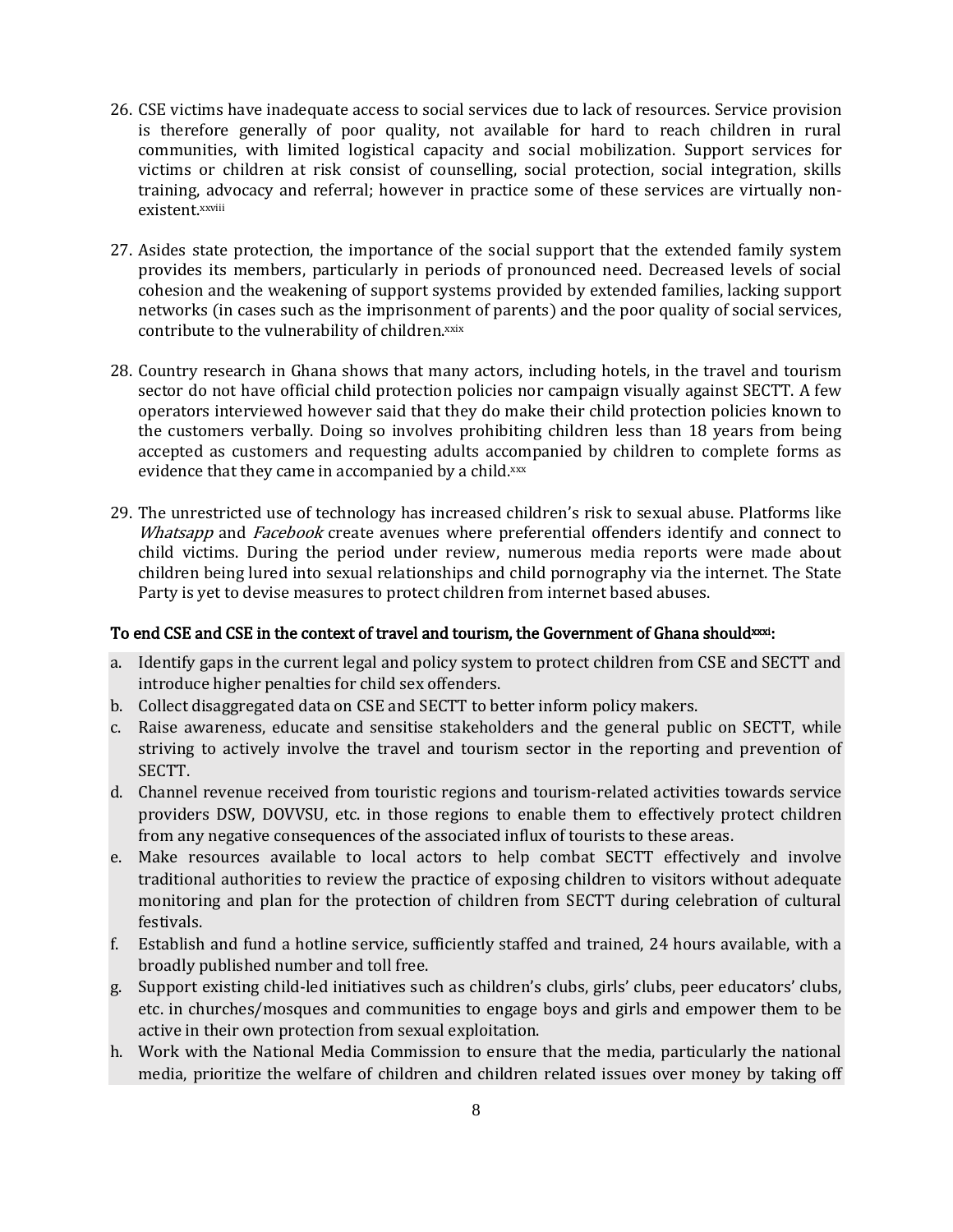adverts that are not child-friendly such as those alcohol and condoms and other sex-related products.

i. Deny entry to travelling child sex offenders when notified by INTERPOL.

#### ACCESS TO EDUCATION AND DECENT EMPLOYMENT, IN PARTICULAR FOR GIRLS AND YOUNG WOMEN

#### In reference to UPR recommendations 125.14, 125.76-83 (education), 125.65 (employment) and 125.51-56 (child labour)

- 30. The right to education is one of the most essential rights for the upbringing and development of children to reach their full potential to take advantage of opportunities in society. In Ghana, the right to education is established in the Constitution, in Section 8 of the Children's Act, and in the Education Act 2008, thereby guaranteeing free, compulsory universal basic education to every person.
- 31. The School Feeding Programme introduced in 2004 and the Education Capitation Grant, introduced in 2005 and expanded to all schools nationwide in 2006, aimed at improving enrolment and retention respectively by providing children with a daily meal at school and by providing schools with grants to cover tuition and other levies that were previously paid by households. A major challenge of the School Feeding Programme has been the inconsistent flow of educational capitation grant from the Ministry of Finance for distribution to the caterers in charge of preparing food for the children. The government budgets a paltry 40 pesewas per pupil per day hardly satisfy the nutritional needs of a growing child. This insignificant amount of money compromises the quality of food prepared to feed hundreds of children. Report from the media on July 2013 indicated that about 5,000 caterers all over the country had not been paid since the beginning of the year 2013 of which many children of school going age including girls are unable to attend school.
- 32. Recent data suggest that achieving universal primary education seems a near hope in the country: the net enrolment rate has steadily increased since 2004 and reached 91.1% in 2015.xxxii However, gross enrolment in Junior High School level stood at 80.5 percent in 2011/2012, with a net enrolment of 46.1% for both academic years, thereby raising questions of retention. This entails that the highest level of education attained by a significant number of children across Ghana is primary school. Junior and Senior High School graduates also face difficulties to take up further education and training, either because of limited and/or costly opportunities, lack of information or weak performance, and often end up working in low productive informal jobs.
- 33. Despite education playing a fundamental role in determining individuals' ability to access decent labour opportunities, education attainment in the country is extremely low, and with large gender and rural-urban inequalities. In rural areas, only 29% of women are literate compared to 52% of men: 71% of rural women did not attend primary education, while the share of men and women with secondary education is 13% and 3% respectively<sup>xxxiii</sup>. Access to education in rural regions is particularly hampered by higher costs of delivering the courses: according to UNESCO, vocational courses in rural regions can be 20 times more expensive in rural schools than in urban schools. Literacy is low and even lower in rural areas and Northern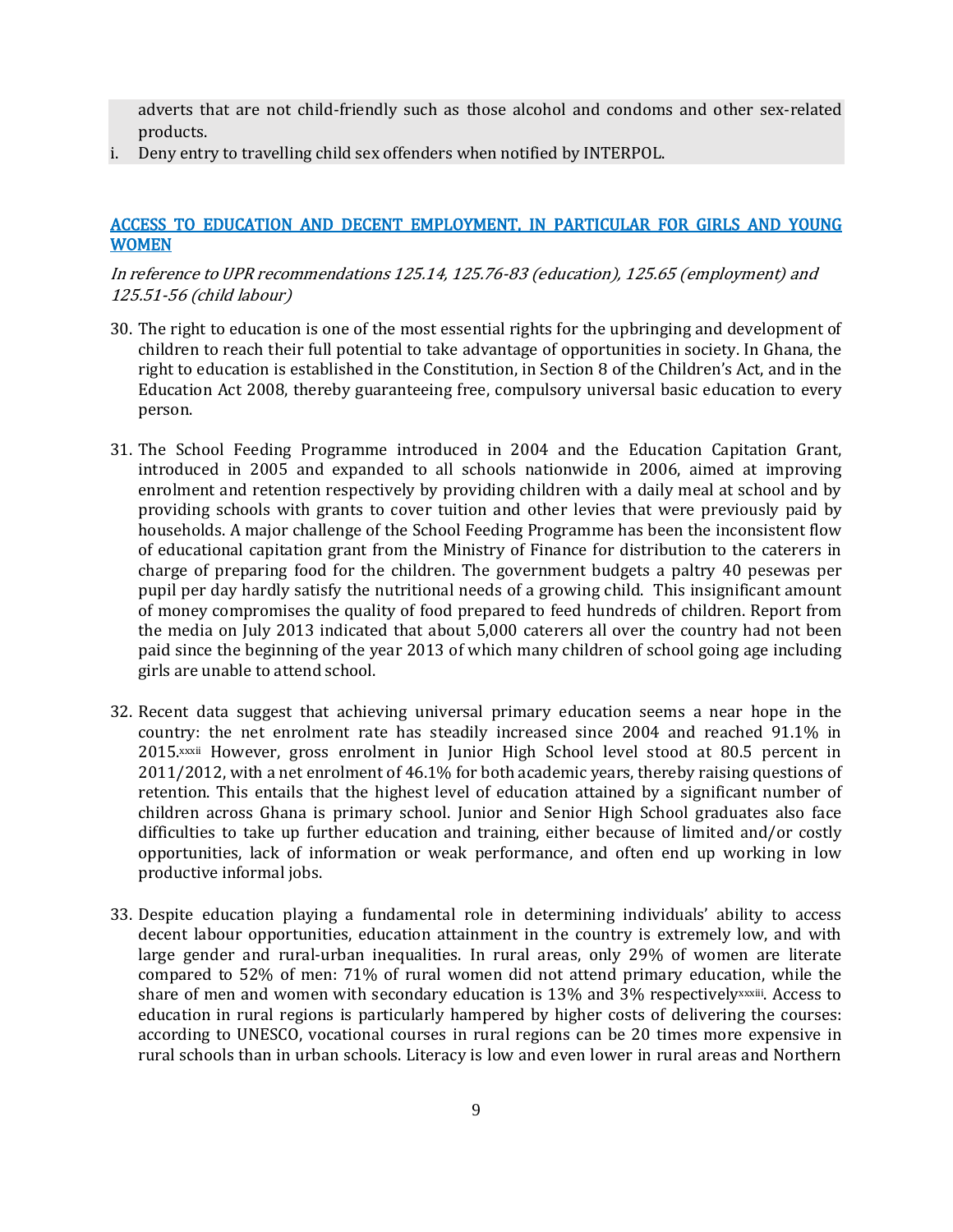regions of the country. Disparities between men and women exist, although progress towards parity is apparent among the younger generation.

- 34. Girls and young women are also underrepresented in Technical and Vocational Education and Training (TVET). The TVET system is highly gender-segregated, in part due to a legacy of gender-neutral research, policy, planning, monitoring and budgets that have allowed such segregation to become the normality. Girls and women too often cluster in areas such as cosmetology where pay is low and markets are saturated. Private enterprises offering training for girls are profit entities and charge very high rates that most girls cannot afford. The cost of passing out as an apprentice has become increasingly expensive.
- 35. Presently, the structure of the economy remains highly informal, with a shift in the country's national output composition from agriculture to low-value service activities in the informal sector. Statistics show that slowly more Ghanaian women are getting into paid jobs in addition to their work at home. However, women's participation in the labour force is concentrated in the lower echelons of economic activity. They predominantly work in the informal sector in jobs labelled as 'vulnerable employment' which is characterized by inadequate earnings, limited basic safety services, social protection coverage or other benefits. It is estimated that 73% of the female workforce is self-employedxxxiv, however making them more likely to fall under the low earnings classification. Girls and young women also experience great difficulties in obtaining credit, as they are often considered as financial risks because of their perceived socio-economic status within society. Without loans or other financial options, girls and women cannot buy land or other assets, meaning that they are forced to financially rely upon their relatives. If a relative cannot or will not support her, then she must support herself. This also causes pressure on the women to marry early and for financial reasons.
- 36. In light of the various difficulties to access education and decent work opportunities, children continue to be caught in some forms of child labour, in particular artisanal and small scale mining: 29.8% of children interviewed by DCI-Ghana indicated that they had experienced child labour. While child labour is explicitly prohibited in the Children's Act 1998, a number of factors enumerated in this report directly impact the effective implementation of the law.

#### To enhance access to education and decent employment, in particular for girls and young women, the Government of Ghana should:

- a. Prioritize and substantially increase the budgetary allocations in the education and social sectors.
- b. Strengthen efforts to remove barriers to secondary and higher education, as well as TVET, for all children, particularly focusing on the large gender and rural-urban inequalities.
- c. Take targeted measures to ensure that girls and young women have de facto equal access to all levels of education, including by eliminating the direct and indirect costs of schooling, providing incentives for parents to send their daughters to school and building appropriate facilities that makes schools safe environments for girls and young women.
- d. Engage with the private sector to create decent work opportunities for adolescent girls and young women, and support civil society organisations, women organizations, youth-led and child-led organisations already engaging in such activities.
- e. Engage the Ministry of Employment and Labour Relations to publicize youth employment opportunities and promote them among young women and adolescent girls, including in rural areas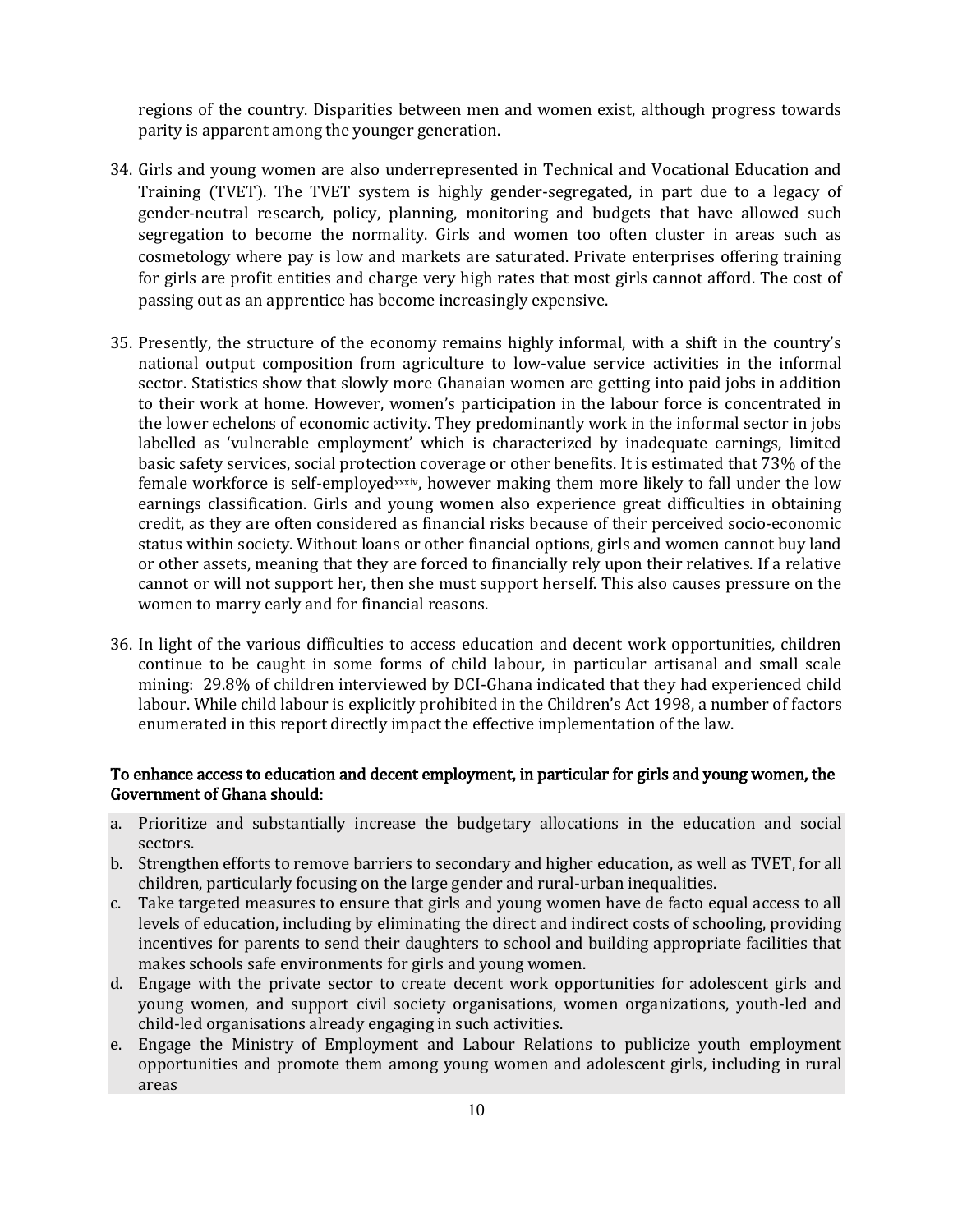- f. Ensure equal opportunities for girls and young women in existing government programmes for TVET, apprenticeships and jobs, such as the Local Enterprises and Skills Development Programme, the Youth Enterprise Support and the Integrated Youth Employment and Entrepreneurial Development Agency.
- g. Provide a regulatory framework for the informal sector to close the gender wage gap and ensure equal access to social security and related benefits for young girls and women.

#### GENERAL RECOMMENDATIONS

In light of the key issues presented in the report, the submitting organisations would like to share some final and general recommendations to the government of Ghana:

- a. Strengthen the social welfare and social protection systems to address the needs of all children, including homeless and vulnerable children.
- b. Simplify the processes and procedures for remedial systems to ensure that they are childfriendly and easily accessible by all children. The simplified processes must promote the expeditious and effective determination of child rights issues, including child maintenance.
- c. Ensure that laws on children are strictly enforced and guarantee effective access to justice for all children.
- d. Ensure that media houses have child-friendly contents and regulate the airing time for the various contents, including adult focused commercials.
- e. Strengthen collaboration with neighbouring States, particularly to halt the cross border practice of FGM and human trafficking.
- f. Expedite the ratification of the Optional Protocols to the Convention on the Rights of the Child on the Sale of Children, Child Prostitution and Child Pornography, and on a Communications Procedure.

#### END NOTES

l

<sup>i</sup> Currently, the Ministry of Gender, Children and Social Protection receives less than 1% of the national budget to undertake their core-mandated activities

ii The used term is in line with the recently widely adopted Terminology Guidelines. ECPAT International (2016), "Terminology Guidelines for the Protection of Children from Sexual Exploitation and Sexual Abuse, adopted by the Interagency Working Group in Luxembourg, 28 January 2016", Bangkok: ECPAT, accessed on 4 March 2017, http://luxembourgguidelines.org/

iii The used term is in line with the recently widely adopted Terminology Guidelines. ECPAT International (2016), Ibid.

iv Data from DOVVSU. This includes cases of defilement, indecent assault, causing harm, incest, trafficking, abandonment, unlawful removal, stealing/abduction, exploitive labour and forced marriage etc. but not non maintenance.

<sup>v</sup> DCI-Ghana (2016), "A study on violence against children with special focus on sexual exploitation and child sex tourism", accessed 8 March 2017: <https://defenceforchildren.org/study-violence-children-ghana-2/>

vi DCI-Ghana (2016), Ibid.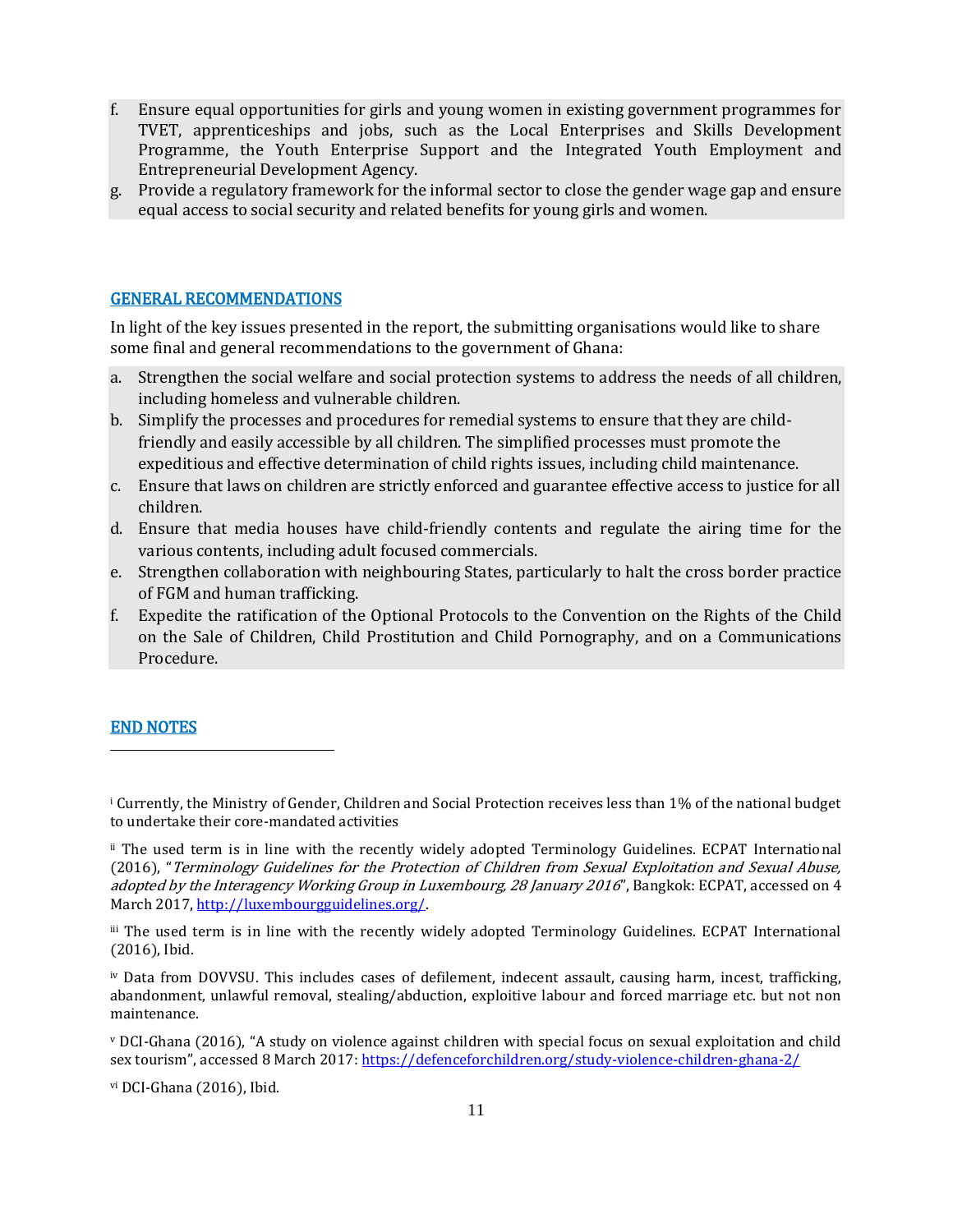vii DCI-Ghana (2016), Ibid.

viii Government of Ghana (2011), Multiple Indicator Cluster Survey

ix DCI-Ghana (2016), Ibid.

<sup>x</sup> A 2009 study by PLAN Ghana/CRRECENT ("Report on Child Sex Abuse in Schools") found that 14% of school children surveyed had been sexually abused, either in school (53%) and/or at home (47%)×.

xi Human Rights Advocacy Center (2014). Report on Gender Based Violence in Ghanaian Schools, accessed 8 march 2017[: http://www.hracghana.org/wp-content/uploads/2013/10/GenderBasedViolence-Final1.pdf](http://www.hracghana.org/wp-content/uploads/2013/10/GenderBasedViolence-Final1.pdf)

xii Idem.

l

xiii A survey conducted in 1999 found that 20 per cent of women and girls across all regions of Ghana had their first sexual intercourse forced upon them (including 17 per cent of girls aged 10–14 and 64 per cent of girls aged 15–18). The majority of cases of sexual violence went unreported due to stigma and feelings of shame, advice to be tolerant or the view that little or no action would be taken (Appiah, D. and Cusak, K. (1999), Violence Against Women and Children in Ghana, Gender Studies and Human Rights Documentation Centre, Accra).

xiv M-Friend is a network of personnel in key service provider or stakeholder institutions, who have been trained or sensitised on child-friendly issues and need to work to ensure that cases involving children are not overly delayed. For instance, if there is a need to refer case to another service provider institution, you can inform the M-Friend partner there so that even if he/she is not in charge or the boss, he/she can still push for the case to be dealt with as soon as possible.

xv District Assemblies are to ensure inter-agency coordination in promoting and protecting the rights and welfare of children.

xvi The CEDAW Committee defines any marriage under the age of 18 as being contrary to the Convention, regardless of a State's customs and traditions, and gives recognition to the fact that child marriage has serious detrimental consequences on children's health, education and economic autonomy. Moreover, any betrothal of a child is a clear violation of one's right to choose a spouse and enter into a marriage with full and free consent.

xvii According to children interviewed by DCI-Ghana (2016), Ibid.

xviii DHS 2014. If the sample extends to women in between the age of 20-49 years, the rate expands to 27%.

xix MICS 2011

xx See as well the Marriages Act 1884-1985, the Criminal Offences act (1960), Act 29.

xxi Both the CEDAW and CRC Committees have called for the harmonization of civil, religious and customary laws.

xxii Ibid., 24.

xxiii Ibid., 29, often referred to as 'child prostitution'.

xxiv Ibid., 35, more appropriately called child sexual exploitation material.

xxv DCI-Ghana, "A study on violence against children with special focus on sexual exploitation and child sex tourism", July 2016, accessed 8 March 2017: [https://defenceforchildren.org/study-violence-children-ghana-](https://defenceforchildren.org/study-violence-children-ghana-2/)[2/.](https://defenceforchildren.org/study-violence-children-ghana-2/) Over 700 children were interviewed for the study.

xxvi ECPAT International (2016), "Global Study on Sexual Exploitation of Children in Travel and Tourism", accessed on 4 March 2017,<http://globalstudysectt.org/global-report/>